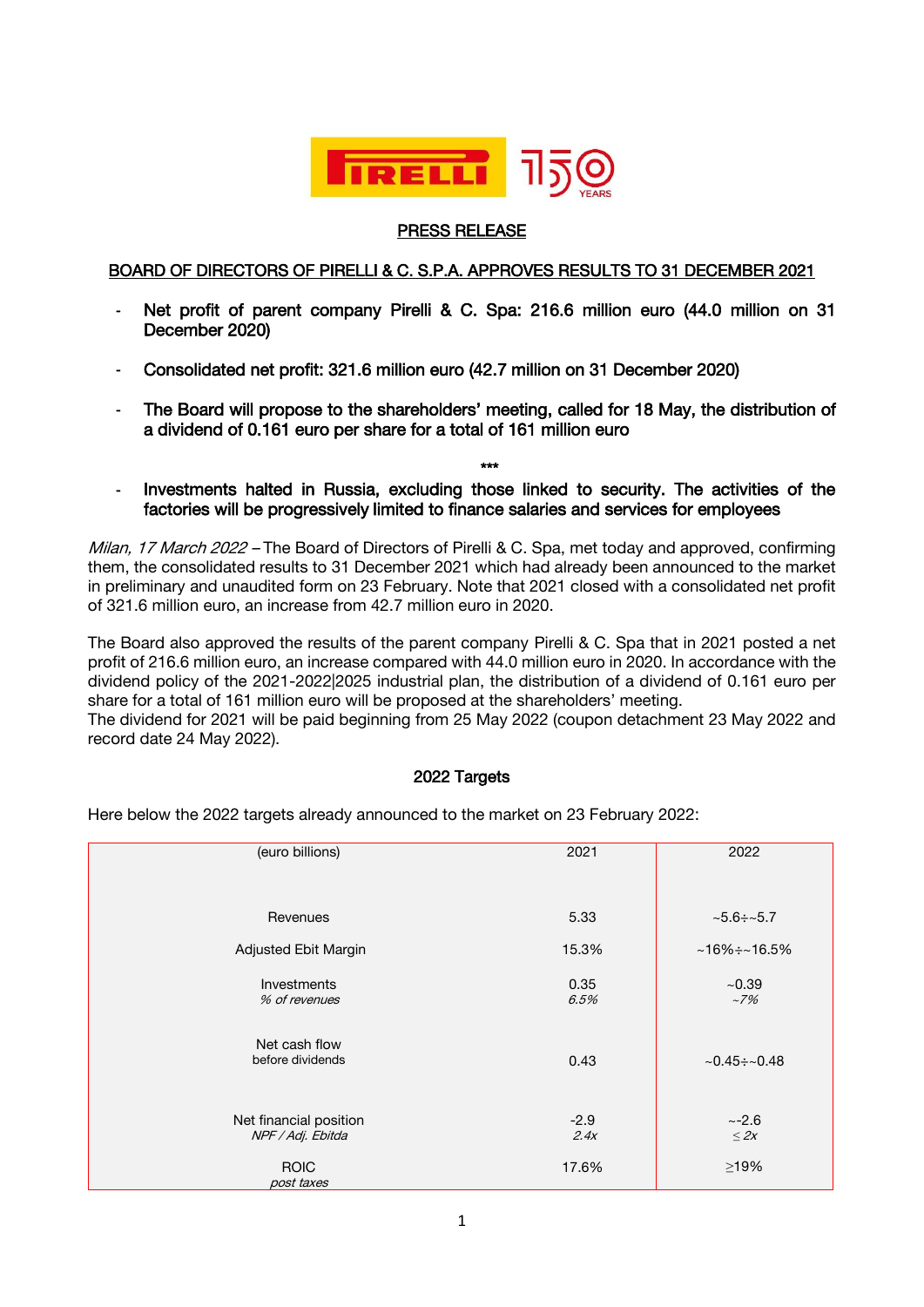Pirelli has constituted a "Crisis Committee" to constantly monitor the development of the Russia-Ukraine crisis for which mitigation actions and a contingency plan have already been activated. When the company presented its preliminary 2021 results it announced an initial analysis of the impact on 2022 guidance. That analysis assumed the persistence of February level energy and oil prices until the end of the year, as well as the potential impact on local operations linked to imports and exports to and from Russia of raw materials and finished goods.

In the analysis of this scenario, which does not take into account the idea of a total interruption of the import and export flows from Russia and a recessionary scenario in Europe because of an escalation of geopolitical tensions, the guidance for profitability and cash generation would be positioned in the lower part of the range (adjusted ebit around 890 million and cash generation before dividends around 450 million euro).

Pirelli continues to monitor the evolution of the situation and will inform the market if the forecasts shift significantly from the assumptions of the initial analysis.

## Update on activities in Russia

Pirelli is against this war and is supporting the Ukrainian population with a donation of 500,000 euro and facilitating the collection of funds among employees. The investments in the local market, excluding those linked to security, have been halted. The activities of the factories in Russia will be progressively limited to those needed to guarantee the financing of salaries and social services for employees.

## Management incentive plan (LTI) linked to targets of the 2021-2022|2025 strategic plan

As already communicated to the market, the long term LTI incentive plan will accompany the entire arc of the plan presented to the financial community on 31 March 2021. It has a rolling structure in 3-year cycles (cycle LTI 21-23; LTI 22-24; LTI 23-25) which entails targets for each 3-year period reviewed, at the beginning of each year, to guarantee the constant alignment between targets and the incentive system.

The Board of Directors of Pirelli today approved the targets of the LTI monetary plan for the 3-year period 2022-2024 for the management of the Pirelli group (LTI Plan 22-24), linked to the targets of the 2021-2022|2025 strategic plan. The LTI Plan 22-24, like its predecessor, is in line with the practices in the matter of variable retribution adopted at the international level, and based on the performance of Pirelli shares (so-called TSR), permitting the alignment of management's interests with those of shareholders. The LTI Plan 22-24, as in the past, is fully self-financed in that the relative charges are included in the economic data of the industrial plan.

The LTI Plan 22-24 requires the following targets, two of which are linked to sustainability:

- o Relative Total Shareholder Return (TSR), with weight at target of 40% of the LTI premium compared against a selected panel of Tier 1 peers.
- o Accumulated Group Net Cash Flow (before dividends), with a weight at target of 40% of the LTI premium;
- o Positioning of Pirelli in the Dow Jones Sustainability World Index Auto Component sector, with weight at target of 10% of the LTI premium.
- $\circ$  *CO2 Emissions Reduction*, with weight at target of 10% of the LTI premium.

The date of an eventual first payment will be in the first half of 2025 (in the case that the 2022-2024 results are achieved).

Participants in the New LTI Plan, among others, will include the Executive Vice Chairman and CEO of Pirelli & C. Marco Tronchetti Provera, the Deputy-Ceo Giorgio Luca Bruno, the General Manager Operations Andrea Casaluci, and managers qualified by the Board as "managers with strategic responsibility". The New LTI Plan 22-24 also addresses Senior Managers (including the Director Giovanni Tronchetti Provera) and group Executives.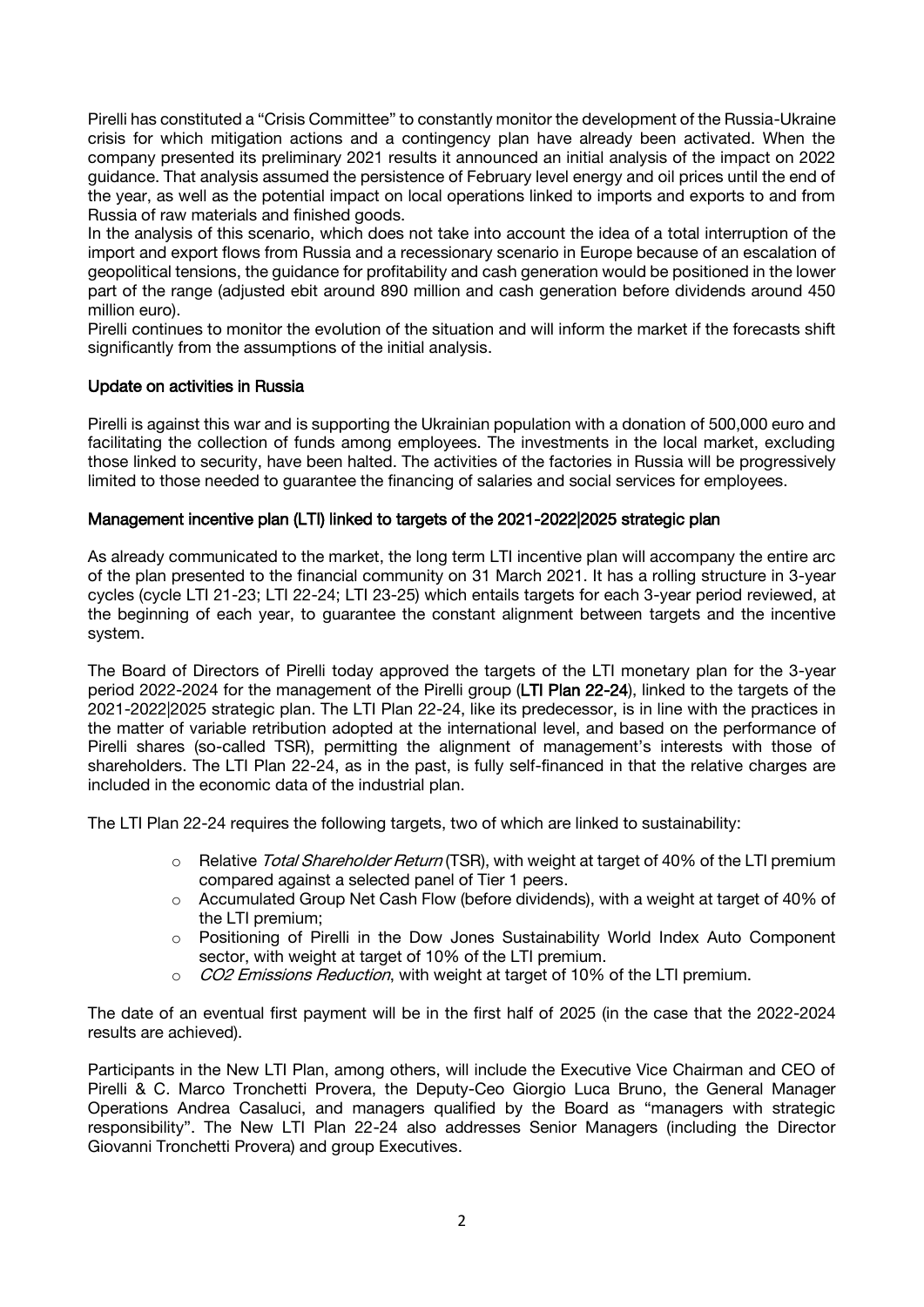The LTI Plan 22-24 was decided upon also in accordance with article 2389 of the civil code, at the proposal of the Remuneration Committee, with the favourable opinion of the Audit Committee in relation to the subjects for which such an opinion is requested. In addition, the LTI Plan 22-24 will be included in the remuneration policy that will be submitted for approval the shareholders' meeting called to approve the annual financial results through 31 December 2021. The LTI Plan 22-24 will be submitted at the same shareholders' meeting in the section linked to Total Shareholder Return.

For more information on the functioning of the LTI Plan 22-24 please refer to the Report and Information Document that will be made available to the public, in the terms and ways indicated by current law.

#### Call of the Shareholders' meeting and corporate governance

The Board of Directors decided to call – in sole call – on 18 May 2022 (instead of May 11 as previously announced) a shareholders' meeting in ordinary session to:

- approve the 2021 Financial statements and the related resolutions regarding distribution of the dividend;
- approve the Remuneration Policy as well as approve, for the part linked to the Total Shareholder Return, the adoption of the monetary incentive long term plan for the 3-year period 2022-2024 (LTI 22-24) - intended for all Group management and linked to the objectives of the 2021- 2022|2025 strategic plan;
- pronounce, with an advisory vote, on the remuneration paid for the 2021 financial year.

The annual "Report on corporate governance and ownership structure" will also be presented to the shareholders' meeting.

The Board of Directors of Pirelli also updated the Procedure for Operations with Related Parties, with the prior opinion of the Committee for Operations with Related Parties, solely to take into account changes to the Company's organizational structure made at the end of 2021. The documentation for the above is available on the Company's website [\(www.pirelli.com\).](http://www.pirelli.com)/)

\*\*\*

The file of the 2021 results, which will be available to public in the manner and terms set out in law, will also contain (chapter "Report on the Responsible Management of the Value Chain") the annual consolidated Statement of a non-financial nature approved today by the Board.

\*\*\*

# Bond Issues

In accordance with the rules of Borsa Italiana it is announced that in January 2023 the bond loan "€600,000,000 1.375% Guaranteed Notes due 25 January 2023" will mature, the residual amount of which is 533 million euro.

\*\*\*

The manager indicated for the preparation of Company's accounting documents of Pirelli & C. S.p.A., Mr. Giorgio Luca Bruno, declares in accordance with paragraph 2 of article 154 bis of the Testo Unico della Finanza that the accounting information contained in this press release corresponds to the results in documents, books and accounting scripts.

> \*\*\* Pirelli Press Release – Tel. +39 02 64424270 – [pressoffice@pirelli.com](mailto:pressoffice@pirelli.com) Pirelli Investor Relations – Tel. +39 02 64422949 – [ir@pirelli.com](mailto:ir@pirelli.com) [www.pirelli.com](http://www.pirelli.com/)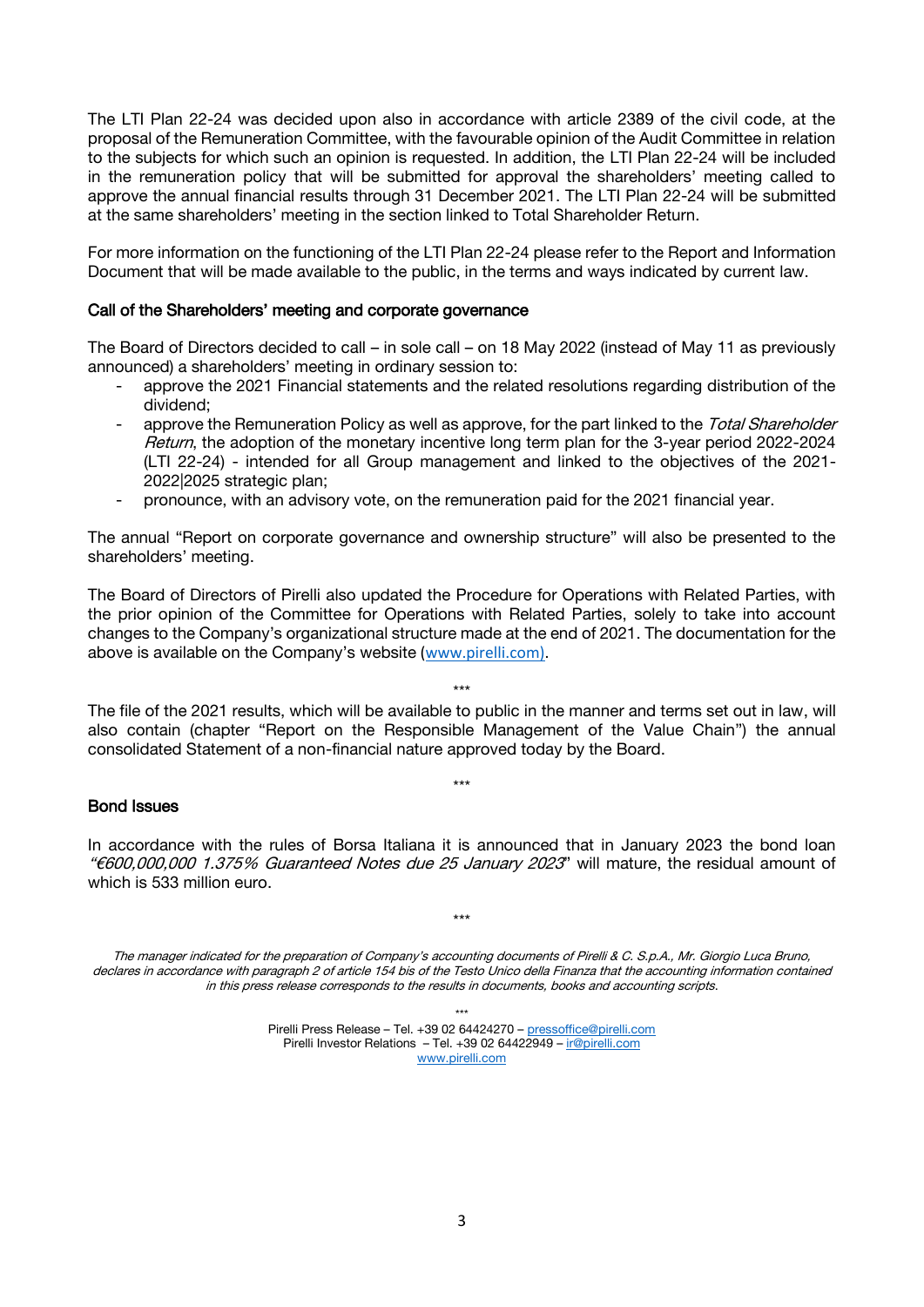| Pirelli – Financial data as at 31 December 2021 |  |  |
|-------------------------------------------------|--|--|
|-------------------------------------------------|--|--|

| (in millions of euro)                                            | 2021     | 2020     |  |
|------------------------------------------------------------------|----------|----------|--|
| <b>Net sales</b>                                                 | 5.331,5  | 4.302,1  |  |
| <b>EBITDA adjusted (°)</b>                                       | 1.210,7  | 892,6    |  |
| % of net sales                                                   | 22,7%    | 20,7%    |  |
| <b>EBITDA</b> (°°)                                               | 1.085.7  | 725,1    |  |
| % of net sales                                                   | 20,4%    | 16,9%    |  |
| <b>EBIT adjusted</b>                                             | 815,8    | 501,2    |  |
| % of net sales                                                   | 15,3%    | 11,6%    |  |
| Adjustments: - amortisation of intangible assets included in PPA | (113,7)  | (114, 6) |  |
| - non-recurring, restructuring expenses and other                | (106, 1) | (107,7)  |  |
| - COVID-19 direct costs                                          | (18, 9)  | (59,8)   |  |
| <b>EBIT</b>                                                      | 577,1    | 219,1    |  |
| % of net sales                                                   | 10,8%    | 5,1%     |  |
| Net income/(loss) from equity investments                        | 4,0      | (5,3)    |  |
| Financial income/(expenses) (°°)                                 | (144,3)  | (156, 4) |  |
| Net income/(loss) before taxes                                   | 436,8    | 57,4     |  |
| Taxes                                                            | (115,2)  | (14,7)   |  |
| Tax rate %                                                       | 26,4%    | 25,6%    |  |
| Net income/(loss)                                                | 321,6    | 42,7     |  |
| Eanings/(loss) per share (in euro per share)                     | 0,30     | 0,03     |  |
| Net income/(loss) adjusted                                       | 468,8    | 245,5    |  |
| Net income/(loss) attributable to owners of the Parent Company   | 302,8    | 29,8     |  |

(°) The adjustments refer to one-off, non-recurring and restructuring expenses to the amount of euro 101.4 million (euro 99.3 million for 2020), to expenses relative to the retention plan approved by the Board of Directors on February 26, 2018 to the amount of euro 4.7 million (euro 8.4 million for 2020), and to COVID-19 direct costs to the amount of euro 18.9 million (euro 59.8 million for 2020).

(°°) This item includes the impacts deriving from the application of the accounting standard IFRS 16 – Leases, on EBITDA to the amount of euro +103.0 million (euro +103.9 million for 2020), and on financial expenses to the amount of euro -20.8 million (euro -22.3 million for 2020).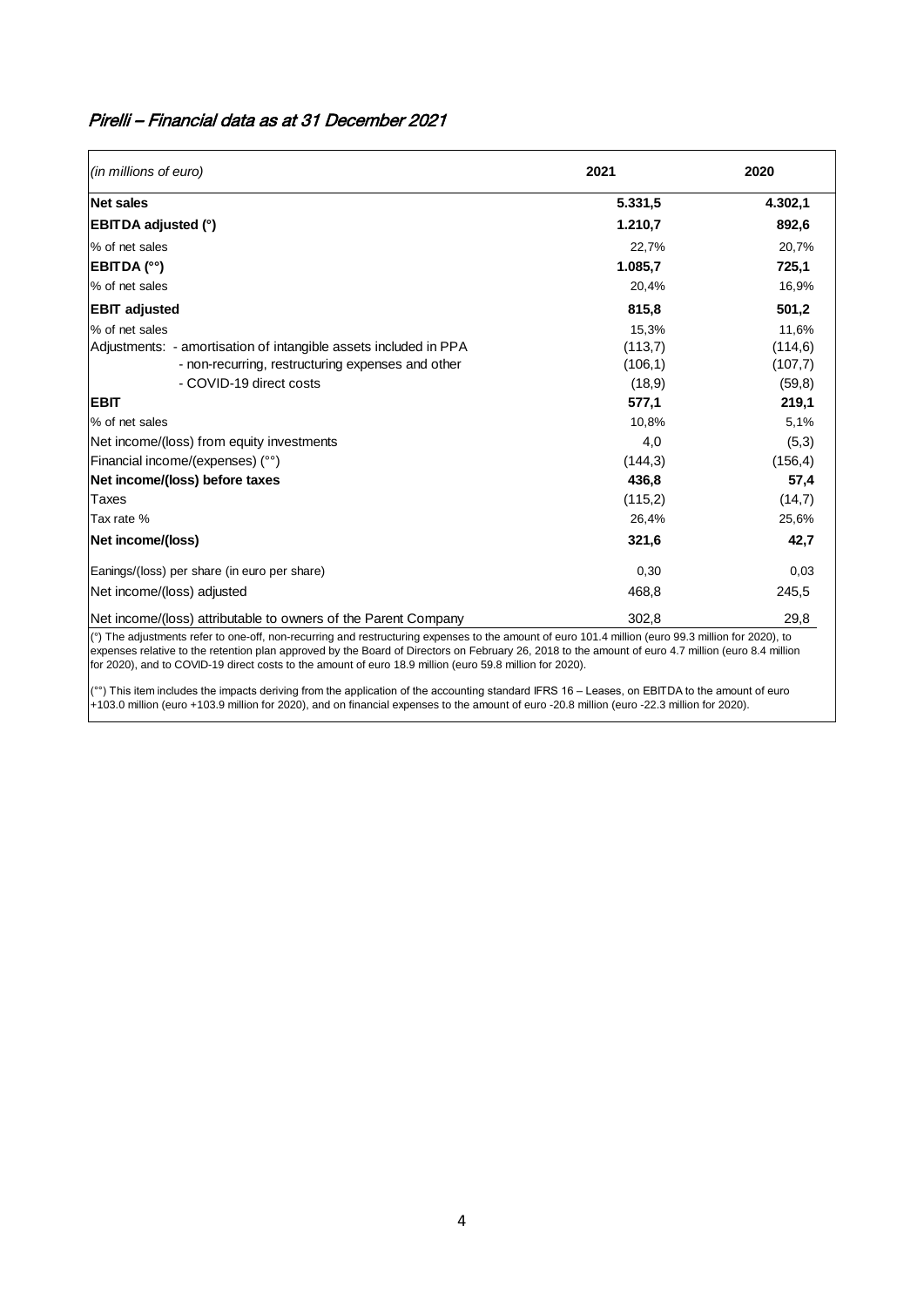# Pirelli – Balance sheet data as at 31 December 2021

| 12/31/2021 | 12/31/2020                                                                                                                                                   |  |
|------------|--------------------------------------------------------------------------------------------------------------------------------------------------------------|--|
| 8.912,4    | 8.857,1                                                                                                                                                      |  |
| 1.092,2    | 836,4                                                                                                                                                        |  |
| 659,2      | 597,7                                                                                                                                                        |  |
| (1.626, 4) | (1.317, 0)                                                                                                                                                   |  |
| 125,0      | 117,1                                                                                                                                                        |  |
| 2,3%       | 2,7%                                                                                                                                                         |  |
| 0,8        | 23,4                                                                                                                                                         |  |
| 125,8      | 140,5                                                                                                                                                        |  |
| 2,4%       | 3,3%                                                                                                                                                         |  |
| 9.038,2    | 8.997,6                                                                                                                                                      |  |
| 5.042,6    | 4.551,9                                                                                                                                                      |  |
| 1.088,5    | 1.187,3                                                                                                                                                      |  |
| 2.907,1    | 3.258,4                                                                                                                                                      |  |
| 4.908,1    | 4.447,4                                                                                                                                                      |  |
| 345,6      | 140,0                                                                                                                                                        |  |
| 122,4      | 68,5                                                                                                                                                         |  |
| 240.4      | 194,6                                                                                                                                                        |  |
| 4,5%       | 4,5%                                                                                                                                                         |  |
| 225,1      | 182,5                                                                                                                                                        |  |
| 6,0%       | 6,0%                                                                                                                                                         |  |
|            | 30.510                                                                                                                                                       |  |
| 18         | 19                                                                                                                                                           |  |
|            | 30.690<br>(°) Net financial position at December 31, 2021 includes in Pirelli & C. SpA non current bonds and non current borrowings from banks for a nominal |  |

Cash flow Statement

| (in millions of euro)                                                                       | 1 Q      |                          |         | 2 Q     | 3Q      | 4Q                       | Total    |         |                          |                          |
|---------------------------------------------------------------------------------------------|----------|--------------------------|---------|---------|---------|--------------------------|----------|---------|--------------------------|--------------------------|
|                                                                                             | 2021     | 2020                     | 2021    | 2020    | 2021    | 2020                     | 2021     | 2020    | 2021                     | 2020                     |
| EBIT adjusted                                                                               | 168.8    | 141.1                    | 208.6   | (74, 4) | 221.4   | 213.7                    | 217.0    | 220.8   | 815.8                    | 501,2                    |
| Amortisation and depreciation (excluding PPA amortisation)                                  | 97.7     | 103.1                    | 98,8    | 98.1    | 98.7    | 95.7                     | 99.7     | 94,5    | 394.9                    | 391,4                    |
| Investments in intangible and owned tangible assets (CapEx)                                 | (89, 8)  | (56, 6)                  | (63, 0) | (24, 8) | (60, 5) | (24,7)                   | (132, 3) | (33, 9) | (345, 6)                 | (140, 0)                 |
| Increases in right of use                                                                   | (26,7)   | (22.9)                   | (23, 2) | (24,1)  | (9,7)   | (15,2)                   | (62, 8)  | (6,3)   | (122, 4)                 | (68, 5)                  |
| Change in working capital and other                                                         | (717, 2) | (861, 2)                 | 73,3    | 131,9   | (61,7)  | (173,0)                  | 756.5    | 809,5   | 50,9                     | (92, 8)                  |
| Operating net cash flow                                                                     | (567, 2) | (696, 5)                 | 294.5   | 106.7   | 188.2   | 96,5                     | 878.1    | 1.084.6 | 793.6                    | 591,3                    |
| Financial income / (expenses)                                                               | (40,0)   | (32,5)                   | (31, 8) | (40,6)  | (35, 1) | (40,2)                   | (37, 4)  | (43,1)  | (144, 3)                 | (156, 4)                 |
| Taxes paid                                                                                  | (37,1)   | (31,4)                   | (34, 9) | (22, 4) | (26, 8) | (16,2)                   | (26, 8)  | (20,7)  | (125, 6)                 | (90,7)                   |
| Cash-out for non-recurring, restructuring expenses and other                                | (28, 9)  | (20,7)                   | (40, 4) | (28,2)  | (33,4)  | (42, 4)                  | (19, 0)  | (27, 5) | (121.7)                  | (118, 8)                 |
| Differences from foreign currency translation and other                                     | 15,9     | 27,6                     | (14, 9) | (19,5)  | 11.4    | 14,5                     | 13.0     | (6,7)   | 25.4                     | 15,9                     |
| Net cash flow before dividends, extraordinary transactions and<br>investments               | (657, 3) | (753, 5)                 | 172,5   | (4, 0)  | 104,3   | 12,2                     | 807,9    | 986.6   | 427.4                    | 241,3                    |
| EU electric cables market cartel sanction                                                   |          | $\overline{\phantom{a}}$ |         |         |         |                          |          | (33,7)  | $\overline{\phantom{a}}$ | (33,7)                   |
| (Acquisition) / Disposals of investments                                                    | 3,8      |                          |         |         |         |                          |          |         | 3.8                      | $\overline{\phantom{a}}$ |
| Net cash flow before dividends paid by the Parent Company and<br>impact of convertible bond | (653, 5) | (753, 5)                 | 172.5   | (4,0)   | 104.3   | 12.2                     | 807.9    | 952.9   | 431.2                    | 207,6                    |
| Impact of convertible bond                                                                  |          | $\overline{\phantom{a}}$ | $\sim$  | ۰.      | ٠       | $\overline{\phantom{0}}$ | $\sim$   | 41.2    | $\overline{\phantom{a}}$ | 41.2                     |
| Net cash flow before dividends paid by the Parent Company                                   | (653, 5) | (753, 5)                 | 172.5   | (4, 0)  | 104.3   | 12,2                     | 807.9    | 994.1   | 431.2                    | 248,8                    |
| Dividends paid by the Parent Company                                                        |          |                          | (79,3)  |         | (0,5)   |                          | (0, 1)   |         | (79, 9)                  | $\sim$                   |
| Net cash flow                                                                               | (653, 5) | (753, 5)                 | 93,2    | (4, 0)  | 103.8   | 12,2                     | 807.8    | 994.1   | 351.3                    | 248,8                    |

#### ALTERNATIVE PERFORMANCE INDICATORS

This document, in addition to the financial measures provided for by the International Financial Reporting Standards (IFRS), also includes measures derived from the latter, even though not provided for by the IFRS (Non-GAAP Measures), in compliance with the ESMA Guidelines on Alternative Performance Indicators (ESMA Guidelines/2015/1415) published on October 5, 2015. These measures are presented in order to allow for a better assessment of the results of the Group's operations and should not be considered as alternatives to those required by the IFRS.

In particular, the Non-GAAP Measures used are as follows:

EBITDA: is equal to the EBIT but which excludes the depreciation and amortisation of property, plant and equipment and intangible assets. The EBITDA is used to measure the ability to generate earnings, excluding the impacts deriving from investments;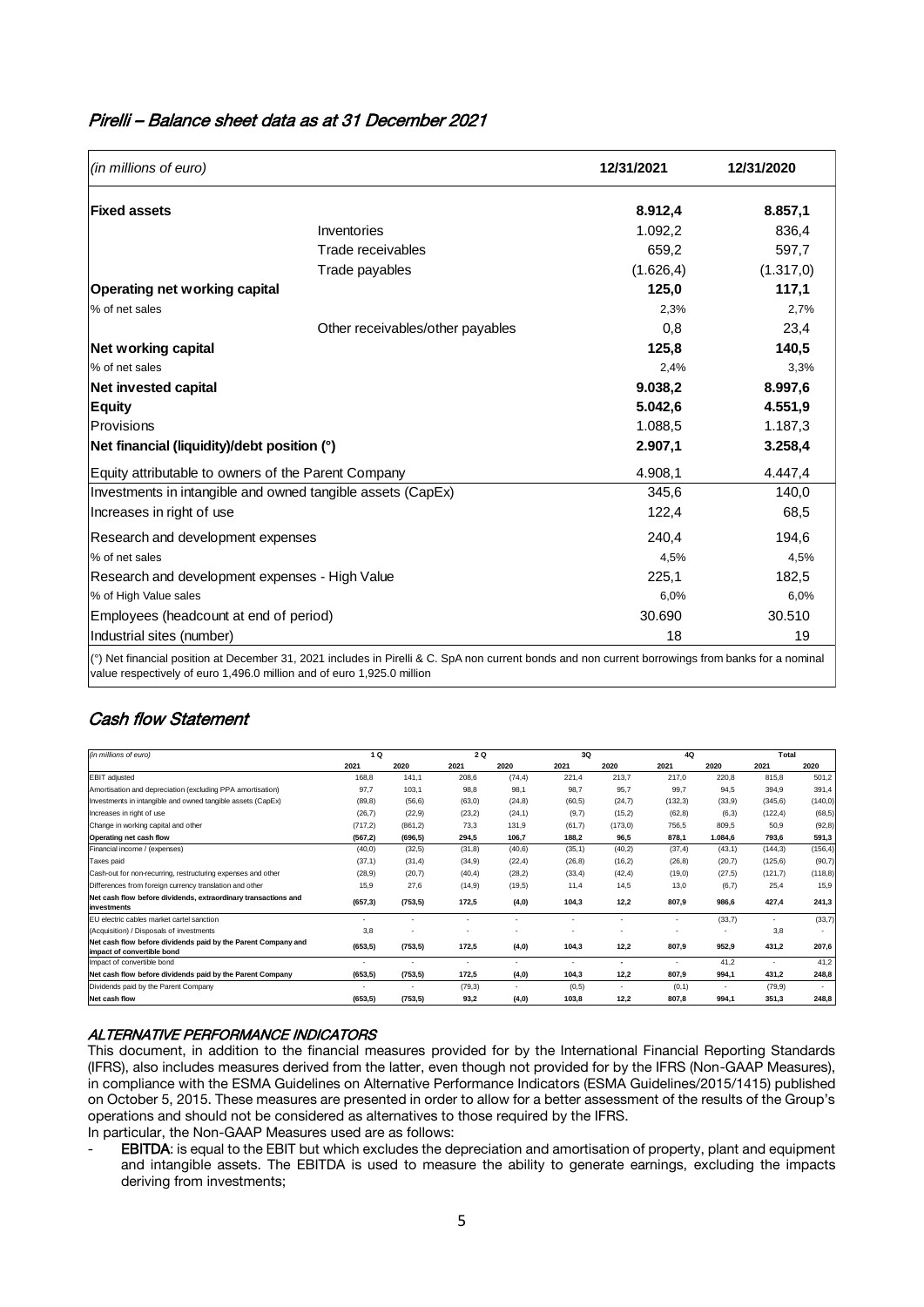- EBITDA adjusted: is an alternative measure to the EBITDA which excludes non-recurring, restructuring and one-off expenses, COVID-19 direct costs and expenses relative to the retention plan approved by the Board of Directors on February 26, 2018;
- EBITDA margin: is calculated by dividing the EBITDA by revenues from sales and services. This measure is used to evaluate operating efficiency, excluding the impacts deriving from investments;
- **EBITDA margin adjusted:** is calculated by dividing the EBITDA adjusted by revenues from sales and services. This measure is used to evaluate operating efficiency, excluding the impacts deriving from investments, operating costs attributable to non-recurring, restructuring and one-off expenses, COVID-19 direct costs and expenses relative to the retention plan approved by the Board of Directors on February 26, 2018;
- EBIT: is an intermediate measure which is derived from the net income/(loss) but which excludes taxes, financial income/(expenses) and the net income/(loss) from equity investments. The EBIT is used to measure the ability to generate earnings, including the impact arising from investments;
- EBIT adjusted: is an alternative measure to the EBIT which excludes the amortisation of intangible assets relative to assets recognised as a consequence of Business Combinations, operating costs attributable to non-recurring, restructuring and one-off expenses, COVID-19 direct costs and expenses relative to the retention plan approved by the Board of Directors on February 26, 2018;
- **EBIT margin:** is calculated by dividing the EBIT by revenues from sales and services. This measure is used to evaluate operating efficiency;
- EBIT margin adjusted: is calculated by dividing the EBIT adjusted by revenues from sales and services. This measure is used to evaluate operating efficiency excluding the amortisation of intangible assets relative to assets recognised as a consequence of Business Combinations, operating costs attributable to non-recurring, restructuring and oneoff expenses, COVID-19 direct costs and expenses relative to the retention plan approved by the Board of Directors on February 26, 2018;
- Net Income/(loss) adjusted; is calculated by excluding the following items from the net income/(loss):
	- o the amortisation of intangible assets relative to assets recognised as a consequence of Business Combinations, operating costs attributable to non-recurring, restructuring and one-off expenses, COVID-19 direct costs and expenses relative to the retention plan approved by the Board of Directors on February 26, 2018;
	- o non-recurring expenses/income recognised under financial income and expenses;
	- o non-recurring expenses/income recognised under taxes, as well as the tax impact relative to the adjustments referred to in the previous points;
- Fixed assets: this measure is constituted of the sum of the Financial Statement items. "Property, plant and equipment", "Intangible assets", "Investments in associates and joint ventures", "Other financial assets at fair value through other Comprehensive Income" and "Other non-current financial assets at fair value through the Income Statement". Fixed assets represent the non-current assets included in the net invested capital;
- Net operating working capital: this measure is constituted by the sum of "Inventory", "Trade receivables" and "Trade payables";
- Net working capital: this measure is constituted by the net operating working capital and by other receivables and payables and derivative financial instruments not included in the net financial position. This measure represents the short-term assets and liabilities included in the net invested capital and is used to measure short-term financial stability;
- Net invested capital: this measure is constituted by the sum of (i) fixed assets and (ii) net working capital. Net invested capital is used to represent the investment of financial resources;
- Provisions: this measure is constituted by the sum of "Provisions for liabilities and charges (current and noncurrent)", "Provisions for employee benefit obligations (current and non-current)", "Other non-current assets", "Deferred tax liabilities" and "Deferred tax assets";
- Net financial position: this measure represents the net financial debt less the non-current financial receivables (included in the Financial Statements under "Other receivables"), the current derivative financial instruments included in the net financial position (included in the Financial Statements under current assets as "Derivative financial instruments") and the non-current derivative financial instruments included in the net financial position (included in the Financial Statements under non-current assets as "Derivative financial instruments"). Net financial position is an alternative measure to net financial debt, but which includes non-current financial assets;
- Liquidity margin: this measure is constituted by the sum of the Financial Statement items, "Cash and cash equivalents", "Other financial assets at fair value through the Income Statement" and the committed credit facilities which have not been non-utilised;
- Operating net cash flow: this is calculated as the change in the net financial position relative to operations management;
- Net cash flow before dividends and extraordinary transactions and investments: is calculated by adding the change in the net financial position due to financial and tax management, to the operating net cash flow;
- Net cash flow before dividends paid by the Parent company: is calculated by adding the change in the net financial position due to extraordinary transactions and the management of investments, to the net cash flow before dividends and extraordinary transactions and investments;
- Net cash flow: is calculated by subtracting the dividends paid by the Parent company, from the net cash flow before dividends paid by the Parent company;
- Investments in intangible and owned tangible assets (CapEx): is calculated as the sum of investments (increases) in intangible assets and investments (increases) in property, plant and equipment, excluding any increases relative to the right of use;